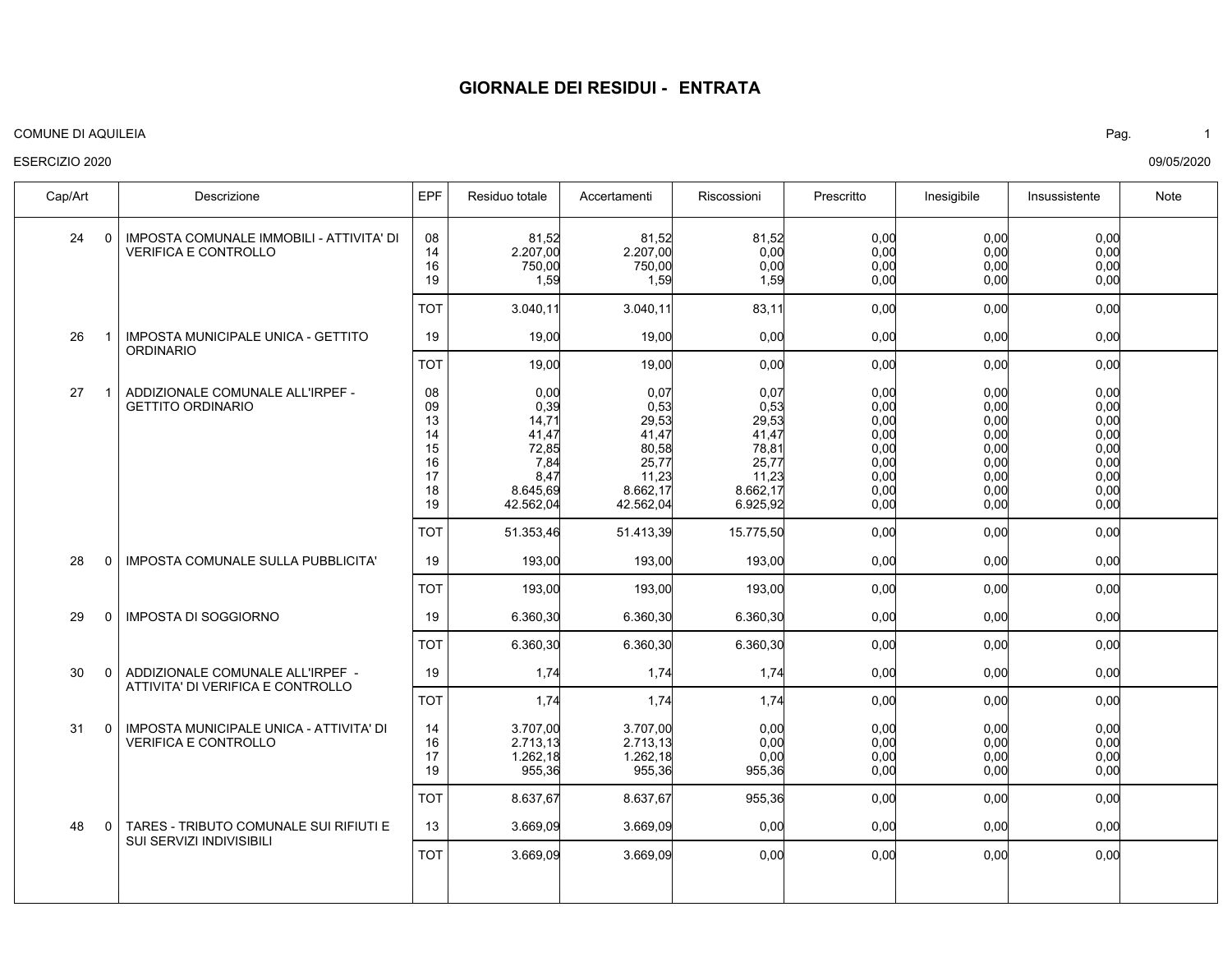### COMUNE DI AQUILEIA Pag. 2

### ESERCIZIO 2020

TARES - TRIBUTO COMUNALE SUI RIFIUTI E SUI SERVIZI INDISPENSABILI - QUOTA STATO TASSA SUI RIFIUTI - TARI - GETTITO **ORDINARIO** TASSA RACCOLTA E SMALTIMENTO RIFIUTI SOLIDI URBANII TASSA RACCOLTA E SMALTIMENTO RIFIUTI SOLIDI URBANI - ATTIVITA' DI VERIFICA E CONTROLLO DIRITTI SULLE PUBBLICHE AFFISSIONI TRASFERIMENTI PER INIZIATIVE TURISTICHE - PROGETTI MIRATI TRASFERIMENTI CORRENTI PER STUDIO MICROZONAZIONE SISMICA CANTIERI LAVORO CONTRIBUTI REGIONALI C/INTERESSI SU MUTUI 49 50 52 54 65 165 170 188 189 Cap/Art | Descrizione IEPF Residuo totale Accertamenti | Riscossioni | Prescritto | Inesigibile | Insussistente | Note 0  $\Omega$  $\Omega$  $\Omega$  $\Omega$ 0 0 1 0 0,00 0,00  $0.00$  $0.00$  $0.00$ 0,00  $0.00$ 0,00  $0.00$ 0,00  $0.00$  $0.00$ 0,00 0,00  $0.00$ 0,00 0,00 0,00 0,00 0,00 446,18 31.858,13 33.771,13 32.277,42 30.940,27 56.080,98 76.563,00 10,21 5.826,52 43,20  $0.00$ 508,50 756,69 2.832,34 8,66 152,00 46.075,52 0,00 1.052,08 16.491,99 446,18 31.858,13 33.771,13 32.277,42 30.940,27 56.080,98 76.563,00 10,21 5.826,52 64,7 $'$ 5,08 508,50 756,69 2.832,34 8,66 152,00 46.075,52 0,00 1.052,08 16.491,99 0,00 8.674,00 467,94 467,95 574,46 988,52 9.038,92 10,21 78,79 64,71 5,08 0,00 23,45 0,00 8,66 152,00 0,00 0,00 0,00 16.491,99 0,00 0,00 0,00 0,00  $0.00$ 0,00  $0.00$ 0,00 0,00 0,00 0,00 0,00 0,00 0,00 0,00 0,00 0,00 0,00 0,00 0,00 0,00 0,00 0,00  $0.00$  $0.00$ 0,00  $0.00$ 0,00  $0.00$ 0,00  $0.00$ 0,00 0,00 0,00 0,00 0,00 0,00 0,00 0,00 0,00 13 14 15 16 17 18 19 11 12 09 11 12 15 16 19 19 19 19 19 19 0,00 0,00 0,00 0,00 0,00 0,00 0,00 0,00 0,00 446,18 261.490,93 5.836,73 4.149,39 152,00 46.075,52 0,00 1.052,08 16.491,99 446,18 261.490,93 5.836,73 4.175,98 152,00 46.075,52 0,00 1.052,08 16.491,99 0,00 20.211,79 89,00 101,90 152,00 0,00 0,00 0,00 16.491,99 0,00 0,00 0,00 0,00 0,00 0,00 0,00 0,00 0,00 0,00 0,00 0,00 0,00 0,00 0,00 0,00 0,00 0,00 TOT TOT TOT TOT TOT TOT TOT TOT TOT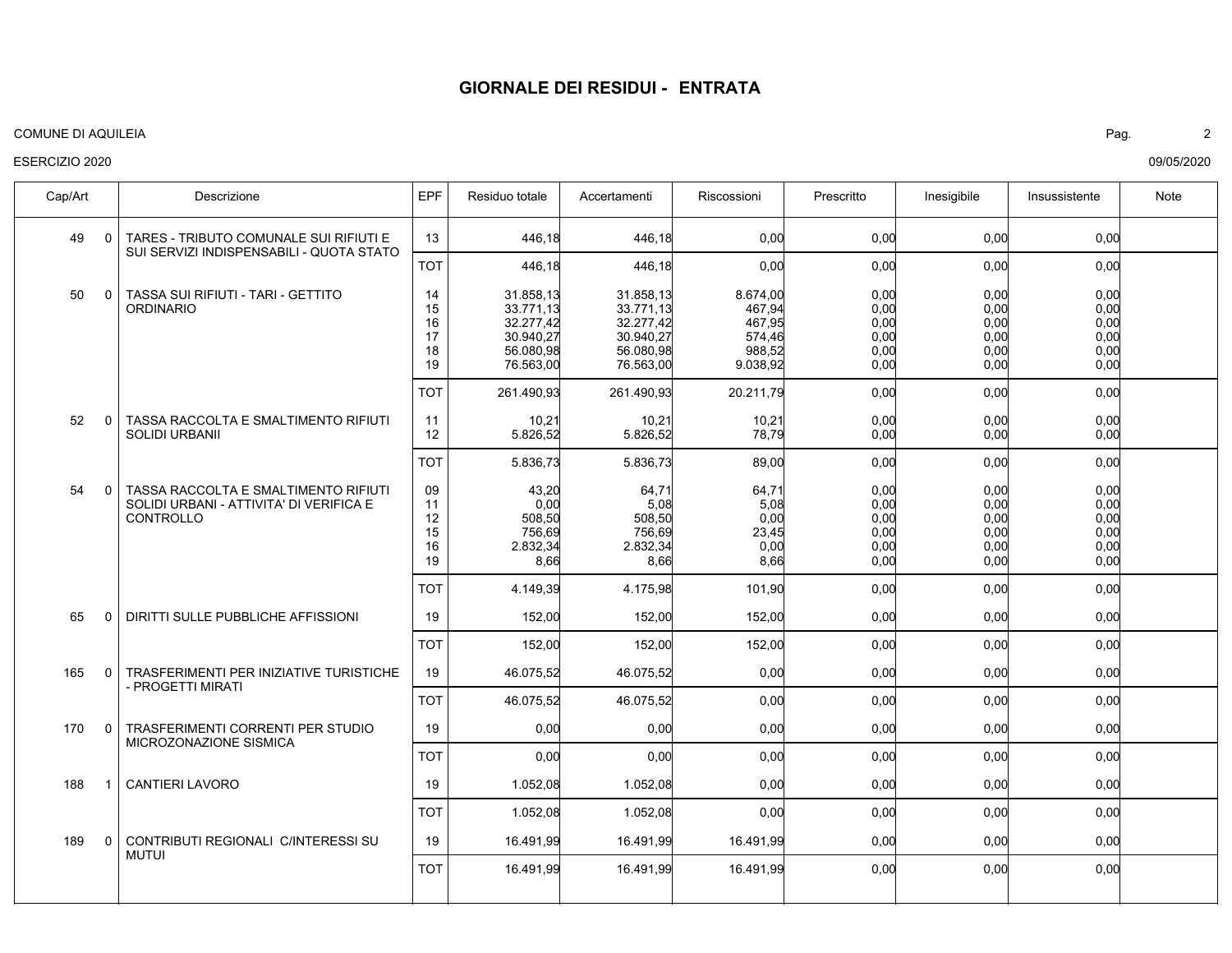### COMUNE DI AQUILEIA Pag. 3

### ESERCIZIO 2020

TRASFERIMENTO DA COMUNI PER SERVIZIO ASSOCIATO SEGRETERIA PROVENTI SANZIONI AMMINISTRATIVE - A CARICO FAMIGLIE DIRITTI DI SEGRETERIA DIRITTI SEGRETERIA A VANTAGGIO DELL'ENTE DIRITTI DI NOTIFICA DIRITTI RILASCIO CARTE IDENTITA' RIASSEGNAZIONE SOMME PER RILASCIO CIE PROVENTI MENSE SCOLASTICHE - UTILIZZO CENTRO COTTURA - RILEVANTE AI FINI IVA PROVENTI RETTE MENSE SCOLASTICHE - PERSONALE - RILEVANTE AI FINI IVA 225 254 260 261 262 268 269 284 285 Cap/Art | Descrizione IEPF Residuo totale Accertamenti | Riscossioni | Prescritto | Inesigibile | Insussistente | Note 0 1 0 0  $\Omega$ 0 0 0 0 0,00 0,00  $0.00$  $0.00$ 0,00 0,00 0,00  $0.00$  $0.00$ 0,00 0,00  $0.00$ 0,00 0,00 0,00 25.154,69 156,20 669,53 400,00 40,40 104,00 61,12 110,14 166,92 180,60 60,90 217,70 59,78 32,45 36,00 25.154,69 156,20 669,53 500,00 40,40 104,00 61,12 110,14 166,92 180,60 60,90 217,70 59,78 32,45 36,00 20.354,69 88,29 0,00 500,00 40,40 104,00 0,00 5,88 73,28 180,60 0,00  $0.00$ 0,00 0,00 0,00 0,00 0,00 0,00 0,00 0,00 0,00 0,00 0,00 0,00 0,00 0,00 0,00 0,00 0,00 0,00 0,00 0,00 0,00  $0.00$ 0,00 0,00 0,00 0,00 0,00 0,00 0,00 0,00 0,00 0,00 0,00 19 15 16 19 19 19 17 18 19 19 18 19 18 19 19 0,00 0,00 0,00 0,00 0,00 0,00 0,00 0,00 0,00 25.154,69 1.225,73 40,40 104,00 338,18 180,60 278,60 92,23 36,00 25.154,69 1.325,73 40,40 104,00 338,18 180,60 278,60 92,23 36,00 20.354,69 588,29 40,40 104,00 79,16 180,60 0,00 0,00 0,00 0,00 0,00 0,00 0,00 0,00 0,00 0,00 0,00 0,00 0,00 0,00 0,00 0,00 0,00 0,00 0,00 0,00 0,00 TOT TOT TOT TOT TOT TOT TOT TOT TOT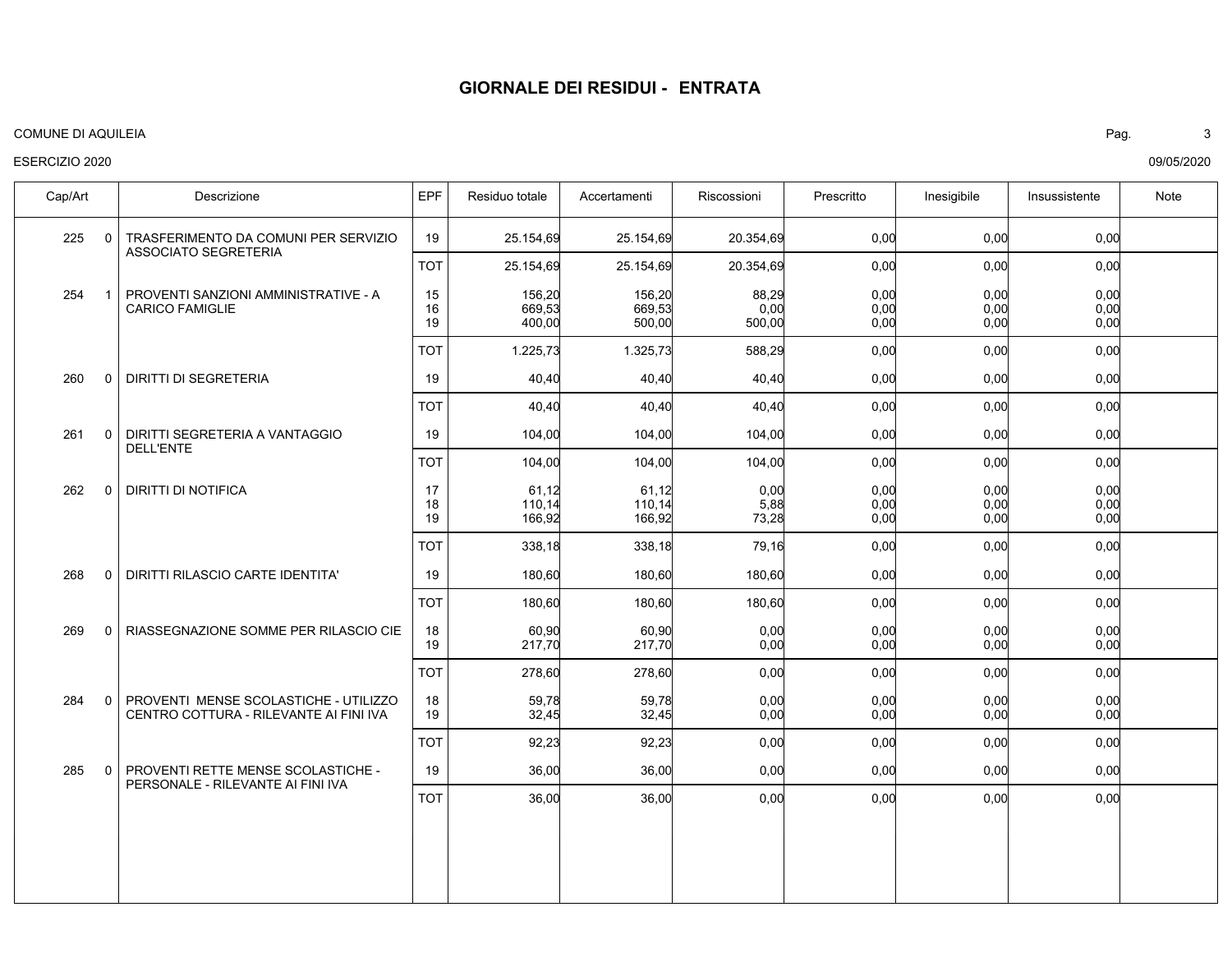### COMUNE DI AQUILEIA Pag. 4

### ESERCIZIO 2020

| Cap/Art             | Descrizione                                                                                 | EPF                                                | Residuo totale                                                                                          | Accertamenti                                                                                            | Riscossioni                                                                  | Prescritto                                                           | Inesigibile                                                          | Insussistente                                                        | Note |
|---------------------|---------------------------------------------------------------------------------------------|----------------------------------------------------|---------------------------------------------------------------------------------------------------------|---------------------------------------------------------------------------------------------------------|------------------------------------------------------------------------------|----------------------------------------------------------------------|----------------------------------------------------------------------|----------------------------------------------------------------------|------|
| 286<br>$\mathbf{1}$ | PROVENTI RETTE MENSE SCOLASTICHE -<br>ALUNNI - RILEVANTE AI FINI IVA -                      | 11<br>12<br>13<br>14<br>15<br>16<br>17<br>18<br>19 | 327,95<br>1.691,12<br>2.822,45<br>3.593,61<br>3.535,55<br>5.355,10<br>5.215,45<br>5.266,05<br>58.549,88 | 327,95<br>1.691,12<br>2.822,45<br>3.593,61<br>3.535,55<br>5.355,10<br>5.215,45<br>5.266,05<br>58.549,88 | 0,00<br>94,50<br>786,67<br>207,55<br>0,00<br>0.00<br>0.00<br>80,00<br>236,70 | 0,00<br>0,00<br>0,00<br>0,00<br>0,00<br>0,00<br>0,00<br>0,00<br>0,00 | 0,00<br>0,00<br>0,00<br>0,00<br>0,00<br>0,00<br>0,00<br>0,00<br>0,00 | 0,00<br>0,00<br>0,00<br>0,00<br>0,00<br>0,00<br>0,00<br>0,00<br>0,00 |      |
|                     |                                                                                             | <b>TOT</b>                                         | 86.357,16                                                                                               | 86.357,16                                                                                               | 1.405,42                                                                     | 0,00                                                                 | 0,00                                                                 | 0,00                                                                 |      |
| 286<br>2            | PROVENTI RETTE MENSE SCOLASTICHE -<br>ATTIVITA' DI VERIFICA E CONTROLLO                     | 19                                                 | 111,22                                                                                                  | 111,22                                                                                                  | 111,22                                                                       | 0,00                                                                 | 0,00                                                                 | 0,00                                                                 |      |
|                     |                                                                                             | <b>TOT</b>                                         | 111,22                                                                                                  | 111,22                                                                                                  | 111,22                                                                       | 0,00                                                                 | 0,00                                                                 | 0,00                                                                 |      |
| 289<br>-1           | PROVENTI DA IMPIANTI SPORTIVI -<br><b>RILEVANTE AI FINI IVA</b>                             | 13<br>19                                           | 0,00<br>4.478.50                                                                                        | 0,00<br>4.478,50                                                                                        | 0,00<br>0,00                                                                 | 0,00<br>0,00                                                         | 0,00<br>0,00                                                         | 0,00<br>0.00                                                         |      |
|                     |                                                                                             | TOT                                                | 4.478,50                                                                                                | 4.478,50                                                                                                | 0,00                                                                         | 0,00                                                                 | 0,00                                                                 | 0,00                                                                 |      |
| 289<br>3            | PROVENTI DA IMPIANTI SPORTIVI -<br>ARRETRATO - RILEVANTE AI FINI IVA                        | 18<br>19                                           | 150,00<br>2.516,00                                                                                      | 150,00<br>2.516,00                                                                                      | 0,00<br>0,00                                                                 | 0,00<br>0,00                                                         | 0,00<br>0,00                                                         | 0,00<br>0,00                                                         |      |
|                     |                                                                                             | тот                                                | 2.666,00                                                                                                | 2.666,00                                                                                                | 0,00                                                                         | 0,00                                                                 | 0,00                                                                 | 0,00                                                                 |      |
| 291<br>$\Omega$     | PROVENTI SERVIZIO TRASPORTO<br>SCOLASTICO - RILEVANTE AI FINI IVA                           | 16<br>17<br>19                                     | 56,00<br>116,00<br>1.736,00                                                                             | 56,00<br>116,00<br>1.736,00                                                                             | 0,00<br>0,00<br>0,00                                                         | 0,00<br>0,00<br>0,00                                                 | 0,00<br>0,00<br>0,00                                                 | 0,00<br>0,00<br>0,00                                                 |      |
|                     |                                                                                             | <b>TOT</b>                                         | 1.908,00                                                                                                | 1.908,00                                                                                                | 0,00                                                                         | 0,00                                                                 | 0,00                                                                 | 0,00                                                                 |      |
| 308<br>0            | PROVENTI SERVIZI CIMITERIALI                                                                | 19                                                 | 50,00                                                                                                   | 50,00                                                                                                   | 50,00                                                                        | 0,00                                                                 | 0,00                                                                 | 0,00                                                                 |      |
|                     |                                                                                             | тот                                                | 50,00                                                                                                   | 50,00                                                                                                   | 50.00                                                                        | 0.00                                                                 | 0,00                                                                 | 0,00                                                                 |      |
| 309<br>$\Omega$     | PROVENTI DA CONCESSIONARIO PER<br>SERVIZI IMPIANTO DI CREMAZIONE -<br>RILEVANTE AI FINI IVA | 19                                                 | 19.786,81                                                                                               | 19.786,81                                                                                               | 19.786,81                                                                    | 0,00                                                                 | 0,00                                                                 | 0,00                                                                 |      |
|                     |                                                                                             | <b>TOT</b>                                         | 19.786,81                                                                                               | 19.786,81                                                                                               | 19.786,81                                                                    | 0,00                                                                 | 0,00                                                                 | 0,00                                                                 |      |
| 321<br>$\Omega$     | PROVENTI SERVIZIO PASTO CALDO A<br>DOMICILIO - RILEVANTE AI FINI IVA -                      | 16                                                 | 528,00                                                                                                  | 528,00                                                                                                  | 0,00                                                                         | 0,00                                                                 | 0,00                                                                 | 0,00                                                                 |      |
|                     |                                                                                             | тот                                                | 528,00                                                                                                  | 528,00                                                                                                  | 0,00                                                                         | 0,00                                                                 | 0,00                                                                 | 0,00                                                                 |      |
|                     |                                                                                             |                                                    |                                                                                                         |                                                                                                         |                                                                              |                                                                      |                                                                      |                                                                      |      |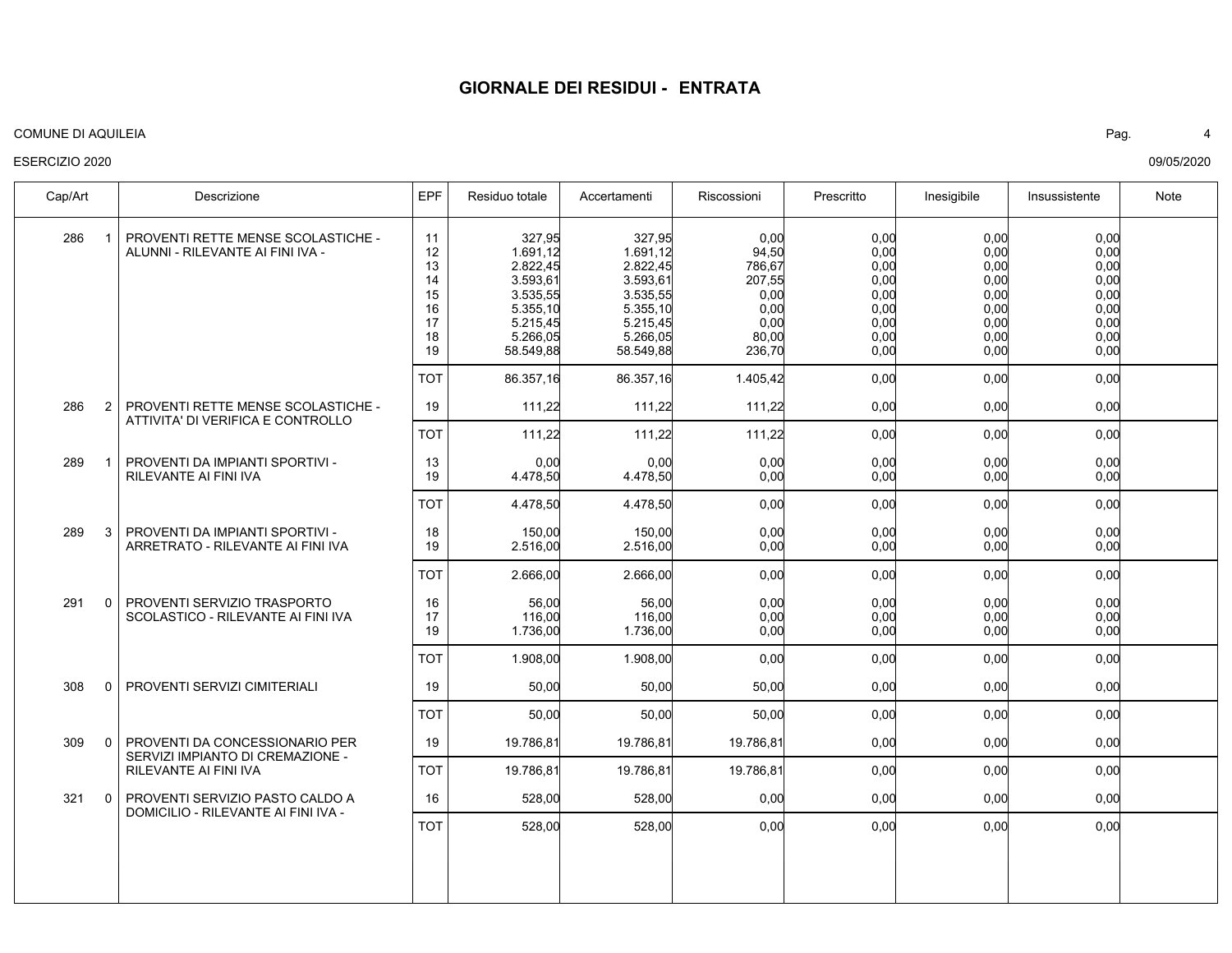### COMUNE DI AQUILEIA Pag. 5

### ESERCIZIO 2020

| Descrizione                                                                   | <b>EPF</b>          | Residuo totale                 | Accertamenti | Riscossioni                                                                                               | Prescritto   | Inesigibile                                                                                                                | Insussistente                                                | Note                                                                                                                                                                                         |
|-------------------------------------------------------------------------------|---------------------|--------------------------------|--------------|-----------------------------------------------------------------------------------------------------------|--------------|----------------------------------------------------------------------------------------------------------------------------|--------------------------------------------------------------|----------------------------------------------------------------------------------------------------------------------------------------------------------------------------------------------|
| PROVENTI SANZIONI CODICE DELLA STRADA<br>- A CARICO FAMIGLIE                  | 15<br>16<br>19      | 6.568,55<br>2.874,66<br>487,70 | 616,20       |                                                                                                           | 0,00         |                                                                                                                            | 0,00<br>0,00<br>0,00                                         |                                                                                                                                                                                              |
|                                                                               | <b>TOT</b>          | 9.930,91                       | 10.059,41    |                                                                                                           | 0,00         |                                                                                                                            | 0,00                                                         |                                                                                                                                                                                              |
| PROVENTI SANZIONI CODICE DELLA STRADA<br>- A CARICO IMPRESE                   | 19                  | 29,40                          | 29,40        | 29,40                                                                                                     | 0,00         |                                                                                                                            | 0,00                                                         |                                                                                                                                                                                              |
|                                                                               | <b>TOT</b>          | 29,40                          |              |                                                                                                           | 0,00         |                                                                                                                            | 0,00                                                         |                                                                                                                                                                                              |
| PROVENTI SANZIONI CODICE DELLA STRADA<br>- ANNI PREGRESSI - A CARICO FAMIGLIE | 19                  | 12,91                          | 12,91        | 12,91                                                                                                     | 0,00         |                                                                                                                            | 0,00                                                         |                                                                                                                                                                                              |
|                                                                               | <b>TOT</b>          | 12,91                          | 12,91        | 12,91                                                                                                     |              |                                                                                                                            | 0,00                                                         |                                                                                                                                                                                              |
| PROVENTI SANZIONI CODICE DELLA STRADA<br>- ANNI PREGRESSI - A CARICO IMPRESE  | 19                  | 0,01                           | 0,01         | 0,01                                                                                                      | 0,00         |                                                                                                                            | 0,00                                                         |                                                                                                                                                                                              |
|                                                                               | <b>TOT</b>          | 0,01                           | 0,01         | 0,01                                                                                                      |              |                                                                                                                            | 0,00                                                         |                                                                                                                                                                                              |
| PROVENTI PARCHEGGI - INCASSI DA<br><b>PARCOMETRI</b>                          | 19                  | 1.353,70                       | 1.353,70     | 1.353,70                                                                                                  | 0,00         |                                                                                                                            | 0,00                                                         |                                                                                                                                                                                              |
|                                                                               | <b>TOT</b>          | 1.353,70                       | 1.353,70     |                                                                                                           | 0,00         |                                                                                                                            | 0,00                                                         |                                                                                                                                                                                              |
| PROVENTI DA FITTI DI TERRENI                                                  | 16<br>18            | 188,77<br>667,85               |              | 0,00<br>0,00                                                                                              | 0,00<br>0.00 |                                                                                                                            | 0,00<br>0,00                                                 |                                                                                                                                                                                              |
|                                                                               | <b>TOT</b>          | 856,62                         |              |                                                                                                           | 0,00         |                                                                                                                            | 0,00                                                         |                                                                                                                                                                                              |
| PROVENTI USO EDIFICI COMUNALI - USO<br>SALE A GIORNATA                        | 19                  | 15,00                          |              |                                                                                                           |              |                                                                                                                            | 0,00                                                         |                                                                                                                                                                                              |
|                                                                               | <b>TOT</b>          | 15,00                          |              | 0,00                                                                                                      |              |                                                                                                                            | 0,00                                                         |                                                                                                                                                                                              |
| PROVENTI USO EDIFICI COMUNALI - SALE IN<br><b>COMODATO D'USO</b>              | 19                  | 1.351,17                       |              |                                                                                                           | 0,00         |                                                                                                                            | 0,00                                                         |                                                                                                                                                                                              |
|                                                                               | <b>TOT</b>          | 1.351,17                       |              |                                                                                                           | 0,00         |                                                                                                                            | 0,00                                                         |                                                                                                                                                                                              |
| PROVENTI DA CONCESSIONE AREE<br>CIMITERIALI - RINNOVI                         | 19                  | 2.295,00                       | 2.295,00     | 1.785,00                                                                                                  | 0,00         | 0,00                                                                                                                       | 0,00                                                         |                                                                                                                                                                                              |
|                                                                               | <b>TOT</b>          | 2.295,00                       | 2.295,00     |                                                                                                           |              |                                                                                                                            | 0,00                                                         |                                                                                                                                                                                              |
| PROVENTI DA CONCESSIONE USO SPAZI<br><b>PUBBLICITARI</b>                      | 19                  | 5.500,00                       | 5.500,00     | 0,00                                                                                                      | 0,00         |                                                                                                                            | 0,00                                                         |                                                                                                                                                                                              |
|                                                                               | <b>TOT</b>          | 5.500,00                       | 5.500,00     | 0,00                                                                                                      | 0,00         |                                                                                                                            | 0,00                                                         |                                                                                                                                                                                              |
| INTERESSI ATTIVI DA DEPOSITI BANCARI E<br><b>POSTALI</b>                      | 19                  | 5,12                           |              |                                                                                                           | 0,00         |                                                                                                                            | 0,00                                                         |                                                                                                                                                                                              |
|                                                                               | <b>TOT</b>          | 5,12                           |              |                                                                                                           |              |                                                                                                                            | 0,00                                                         |                                                                                                                                                                                              |
|                                                                               | 3<br>3 <sup>1</sup> |                                |              | 2.874,66<br>29,40<br>188,77<br>667,85<br>856,62<br>15,00<br>15,00<br>1.351,17<br>1.351,17<br>5,12<br>5,12 | 6.568,55     | 19,82<br>0,00<br>616,20<br>636,02<br>29,40<br>1.353,70<br>0,00<br>0,00<br>1.003,57<br>1.003,57<br>1.785,00<br>5,12<br>5,12 | 0,00<br>0,00<br>0,00<br>0,00<br>0,00<br>0,00<br>0,00<br>0,00 | 0,00<br>0,00<br>0,00<br>0,00<br>0,00<br>0,00<br>0,00<br>0,00<br>0,00<br>0,00<br>0,00<br>0,00<br>0,00<br>0,00<br>0,00<br>0,00<br>0,00<br>0,00<br>0,00<br>0,00<br>0,00<br>0,00<br>0,00<br>0,00 |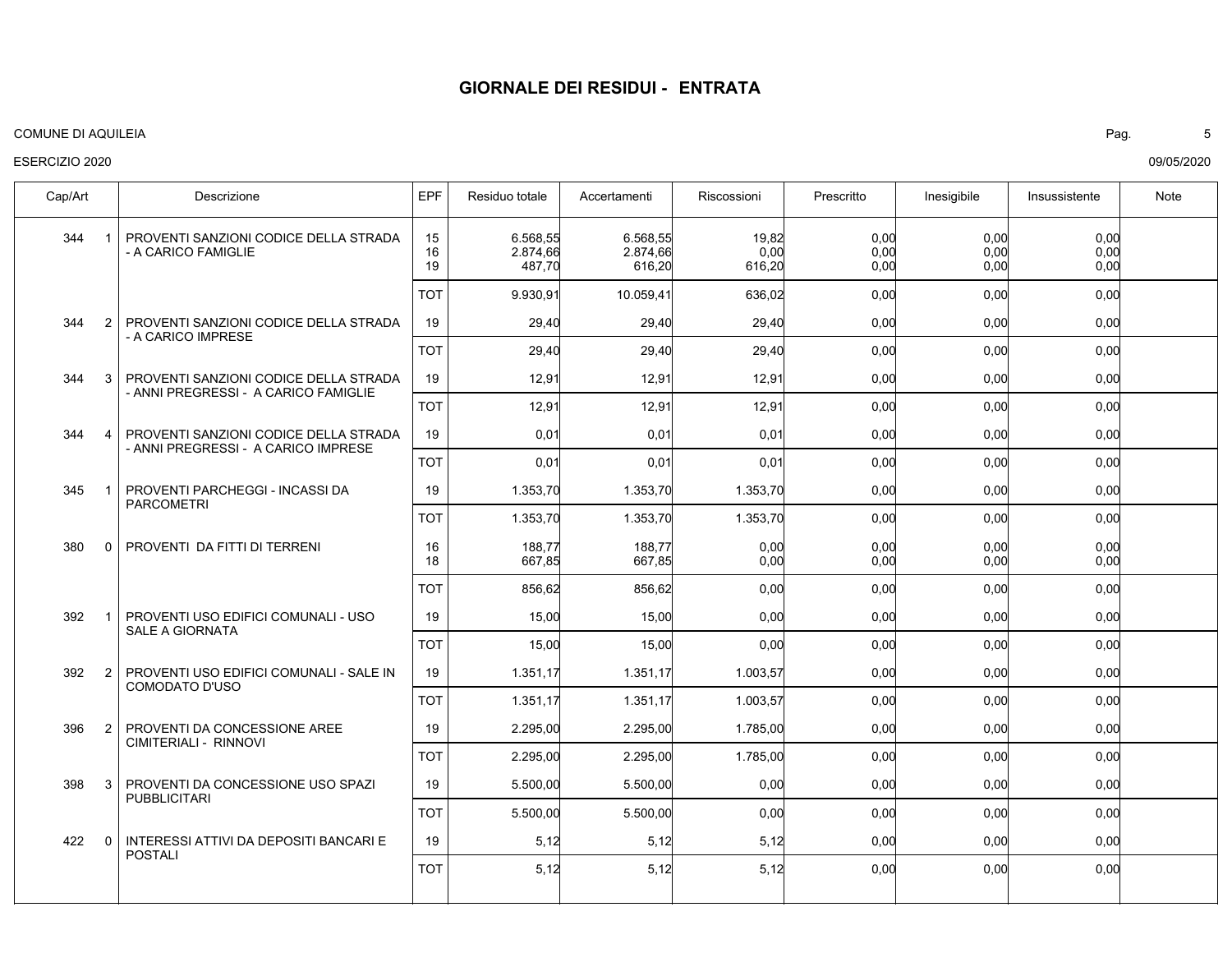### COMUNE DI AQUILEIA Pag. 6

### ESERCIZIO 2020

RIMBORSI E RECUPERI DIVERSI RECUPERO COMMISSIONI A CARICO PROVINCIA/REGIONE PER INCASSI TEFA RECUPERO SPESE MUTUI FOGNATURA - RILEVANTE IVA RECUPERO E RIMBORSI A SEGUITO SENTENZE RECUPERO SPESE POSTALI - CONTABILIZZAZIONE SOMME ANTICIPATE RIMBORSI SPESE CORRENTI ANTICIPATE PER CONTO DI ALTRI COMUNI TRASFERIMENTO REGIONALE - ASSEGNAZIONE STATALE PER INVESTIMENTI PER LA MESSA IN SICUREZZA - ART.1 C. 107 - LEGGE 145/2018 TRASFERIMENTO REGIONALE - ASSEGNAZIONE STATALE PER INVESTIMENTI PER LA MESSA IN SICUREZZA - D.L. 34/2019 TRASFERIMENTO REGIONALE PER SPESE ACQUISTO IMMOBILI FONDI INTESA PER LO SVILUPPO 2017 - 2019 455 455 455 455 455 486 540 540 555 560 Cap/Art | Descrizione IEPF Residuo totale Accertamenti | Riscossioni | Prescritto | Inesigibile | Insussistente | Note 1  $\mathcal{P}$ 4 5 8  $\Omega$ 1 2  $\Omega$ 2 0,00 0,00 0,00 0,00  $0.00$ 0,00 0,00 0,00  $0.00$ 0,00 0,00 0,00 0,00  $0.00$ 43,27 389,47 48,89 24.847,43 24.847,43 3.000,00 1.099,79 487,50 900,00 30,00 49.472,96 1.100,00 11.925,00 2.623,50 43,27 425,67 48,89 24.847,43 24.847,43 3.000,00 1.099,79 487,50 900,00 30,00 49.472,96 1.100,00 11.925,00 2.623,50 0,00 248,07 0,00 0,00  $0.00$ 0,00 684,50 0,00  $0.00$ 0,00 0,00 0,00 11.925,00 2.623,50 0,00 0,00 0,00 0,00 0,00 0,00 0,00 0,00 0,00 0,00 0,00 0,00 0,00 0,00 0,00 0,00 0,00 0,00  $0.00$ 0,00 0,00 0,00 0,00 0,00 0,00 0,00 0,00  $0.00$  17 19 19 18 19 16 19 18 19 19 19 19 18 19 0,00 0,00 0,00 0,00 0,00 0,00 0,00 0,00 0,00 0,00 432,74 48,89 49.694,86 3.000,00 1.099,79 1.387,50 30,00 49.472,96 1.100,00 14.548,50 468,94 48,89 49.694,86 3.000,00 1.099,79 1.387,50 30,00 49.472,96 1.100,00 14.548,50 248,07 0,00 0,00 0,00 684,50 0,00 0,00 0,00 0,00 14.548,50 0,00 0,00 0,00 0,00 0,00 0,00 0,00 0,00 0,00 0,00 0,00 0,00 0,00 0,00 0,00 0,00 0,00 0,00 0,00 0,00 TOT TOT TOT TOT TOT TOT TOT TOT TOT TOT